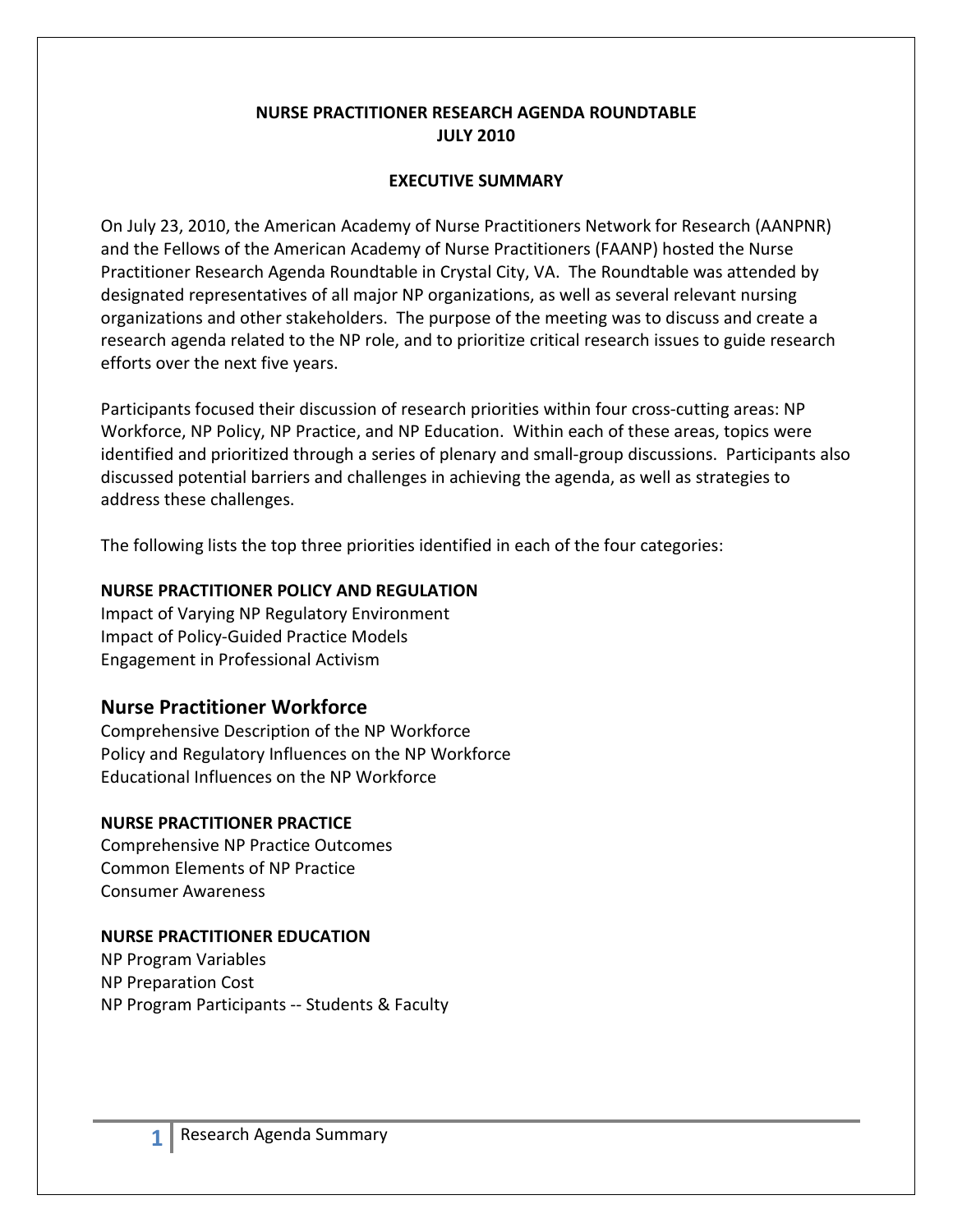### **NURSE PRACTITIONER RESEARCH AGENDA ROUNDTABLE JULY 2010**

Nurse practitioners (NPs) have demonstrated high quality healthcare for 45 years. As the demand for access to high quality and cost-effective care along with the visibility of NPs increases, interest is mounting from a wide-range of stakeholders for current data regarding NPs and their practice. Thus, while research has consistently supported the evolution of the NP role, there is a need to ensure ongoing availability of data to support and define advancement of the NP role and to identify mechanisms to support continued research. As the NP role approaches the milestone of 50 years of continuous growth and contribution to healthcare in the U.S., the NP and related nursing community was engaged to identify research priorities for the next five years, as well as strategies to promote implementation of the agenda.

On July 23, 2010, the American Academy of Nurse Practitioners Network for Research (AANPNR) and Fellows of the American Academy of Nurse Practitioners (FAANP) co-hosted the Nurse Practitioner Research Agenda Roundtable in Crystal City, VA. The meeting resulted in the development of a landmark Research Agenda designed to establish a foundation for and advance research activities related to the NP role for the next five years. The 28 Roundtable participants included representatives from all major NP professional societies, several other nursing societies with NP constituents, and additional stakeholders. Participants were selected based on their familiarity with the existing evidence and knowledge regarding NPs. The list of participants and the organizations they represented is provided in Appendix A.

Roundtable discussions concentrated on setting priorities in four crosscutting areas. These areas included NP Workforce Issues, NP Policy & Regulation, NP Clinical Practice, and NP Education. The intent was to identify priorities for research over the next five years.

Additionally, participants addressed the actual purpose of the research agenda, as well as potential challenges in its implementation and strategies to promote implementation of the topics identified. The discussion of potential purpose for creating a research agenda proceeded and informed the topical discussions.

### **RESEARCH AGENDA PURPOSE**

Roundtable participants approached their discussions with the intent of establishing an agenda that would contribute to and strengthen the ability of NPs to meet healthcare needs and policy initiatives. They viewed having one global agenda developed collaboratively by multiple organizations as a means of informing researchers, policy makers, funders, and other stakeholders on essential NP and healthcare research needs. Participants expressed the expectation that the agenda would foster interdisciplinary research, engaging a broad range of individuals with varied expertise in addressing the identified priorities. They further determined that the agenda developed through this process could guide participating organizations' research agendas,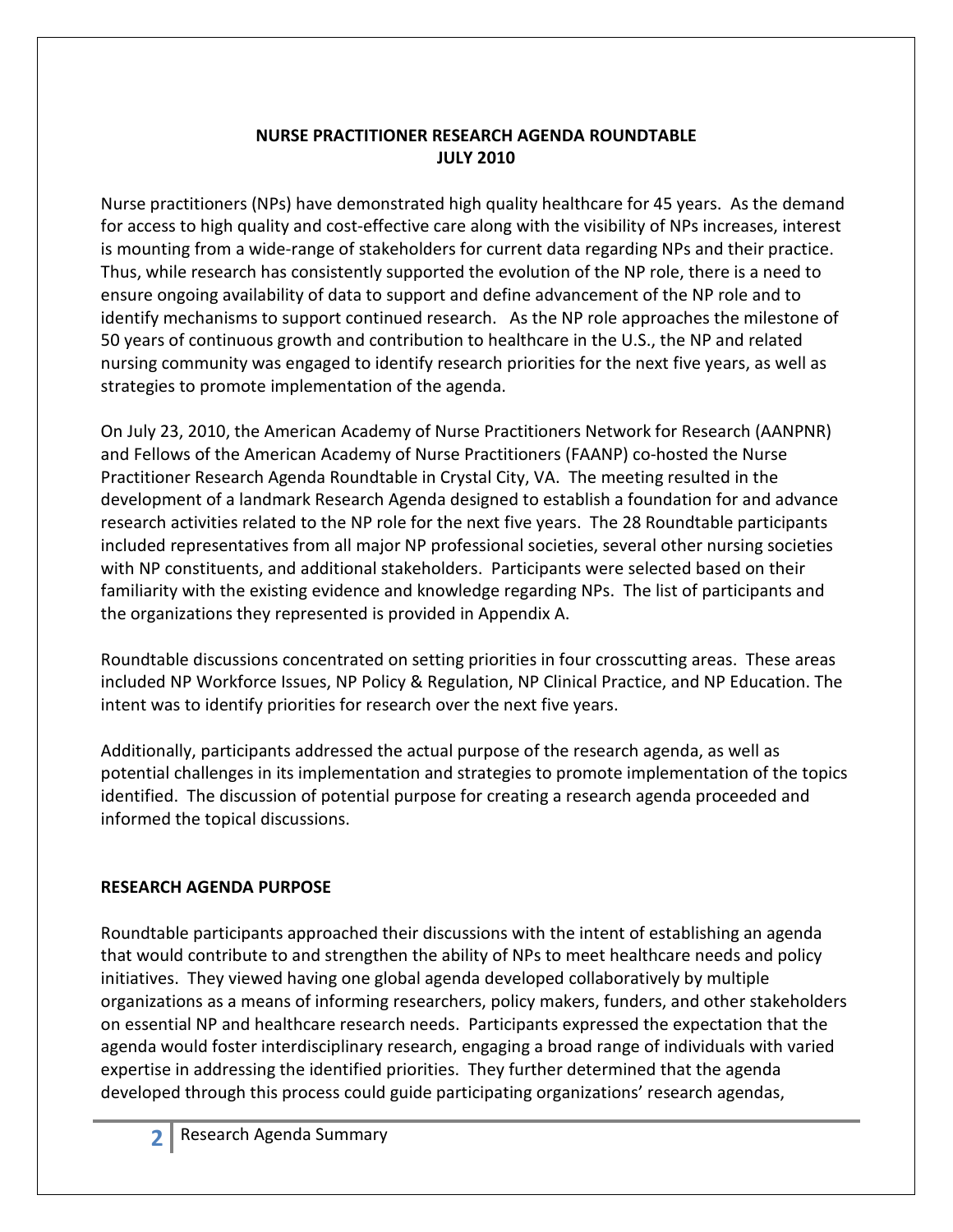consistent with their missions and constituents' needs and interests. The agenda was also seen as a means of increasing research dialogue within the profession.

# **PRIORITY ISSUES**

Participants discussed research priorities in four major, cross-cutting categories. The thread through all four categories was the focus on NPs specifically, with interest in identifying topical issues that would contribute to fulfilling the purpose statements identified above. Priorities were established in each of the four categories through a series of plenary and small-group break-out sessions which included robust discussions. The following review summarizes the top three research priorities in each of the four main categories. The priorities are inter-related and broad, allowing for refinement as specific research projects are proposed and implemented.

# **NURSE PRACTITIONER POLICY AND REGULATION**

# **Impact of Varying NP Regulatory Environment:**

The highest priority in the area of policy and regulation is for studies comparing NP practice among states with varying regulatory environments, i.e. based on statutory variation in independence, collaborations, and supervision. There is a critical need for continued exploration of how, if at all, NP outcomes vary dependent on these requirements or lack thereof. Examples recommended included comparative studies of outcomes in the areas of physiologic, economic, resource utilization, interdisciplinary collaboration, etc.

# **Impact of Policy-Guided Practice Models:**

A second area of priority within the policy category relates to the need to evaluate the NP role and associated outcomes within innovative models of care as policies and incentives are introduced promoting these models. Examples include patient-centered primary care homes, accountable care organizations, and healthcare teams,

# **Engagement in Professional Activism**:

Recognizing the importance of NP activism and advocacy on critical issues, research is needed to explore models of empowering and motivating practicing and student NPs to participate in the process and to identify who or what their influencers are. Related studies would also investigate how NPs influence policy

# **NURSE PRACTITIONER WORKFORCE**

# **Description of the NP Workforce:**

The top priority within the NP Workforce category concentrates on the continuing need to collect accurate and timely data on the NP Workforce, including data on the number of NPs, their location, practice settings, clinical specializations, and patient populations.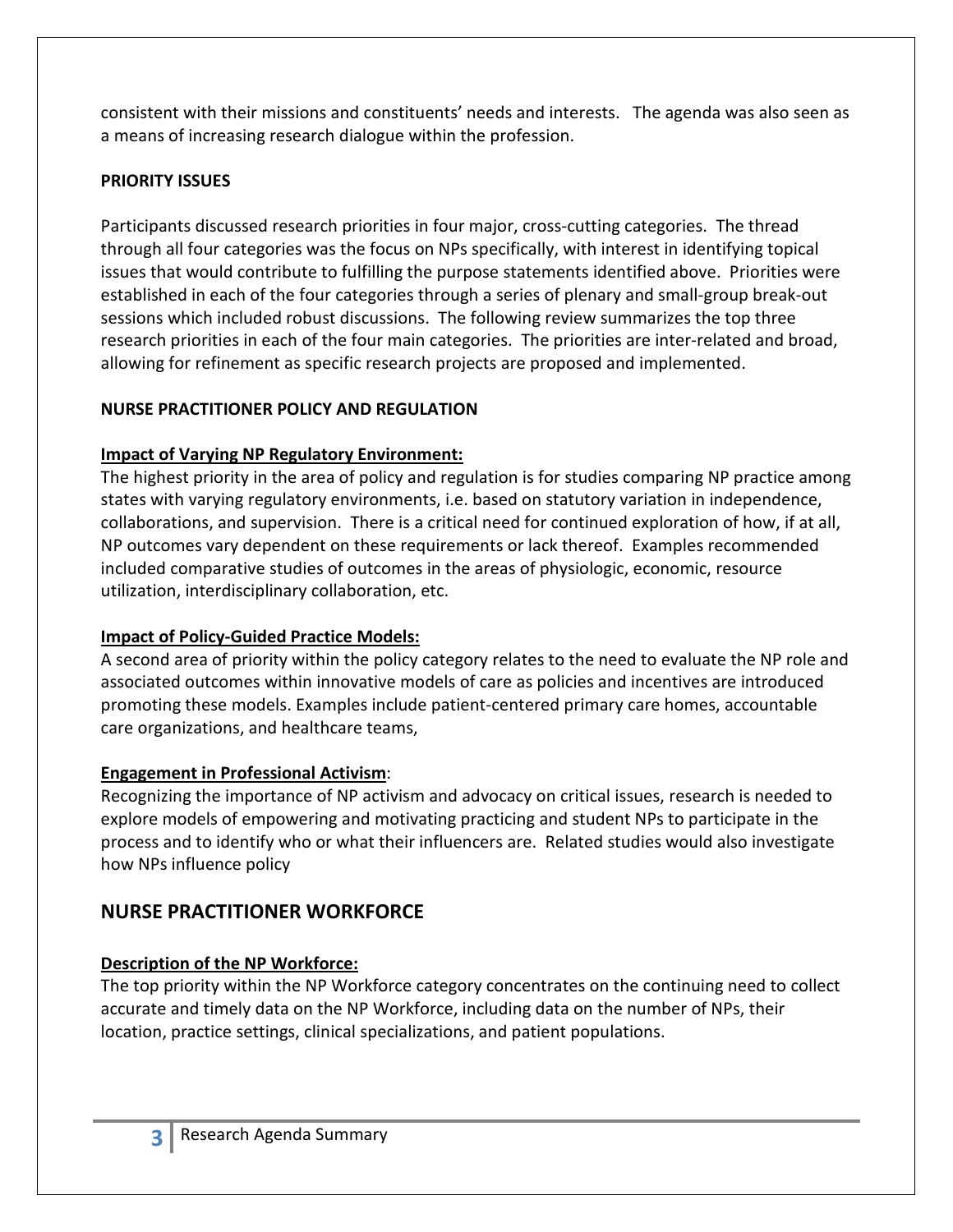### **Policy and Regulatory Influences on the NP Workforce:**

A related priority area within the workforce category includes factors related to the variation in federal and state policies and regulations as these impact the distribution, supply, contributions, and function of the NP Workforce. As practice models such as the patient-centered healthcare home, accountable care organizations, and transitional care emerge and evolve, it is a priority to further understand how the NP workforce functions within each of these models, as well as how models influence the demand and distribution of the NP workforce. Longitudinal data in all available areas is necessary for trending and predictions.

# **Educational Influences on the NP Workforce**:

Another priority area within the workforce category includes considerations related to NP education, related to the supply and continued competence of NPs. Examples of educational variables impacting the NP workforce include the availability and quality of clinical experiences and preceptors, the qualification of NP faculty, the time to program completion, and how continuing education is acquired and relates to the continuing competency of the workforce.

# **NURSE PRACTITIONER PRACTICE**

### **NP Practice Outcomes:**

The major research priority within the practice category is for ongoing studies to define and measure NP practice outcomes. Large-scale, multi-site investigations are recommended, to include various populations, settings, acuity levels, models of care, etc. Measurements should include, but not be limited to, those related to cost-savings-benefit analysis, physiological outcomes, resource utilization, patient engagement, and satisfaction.

# **Common Elements of NP Practice:**

Although evidence has supported positive outcomes of NP practice, there is continued need to demonstrate the distinct elements of care that NPs bring to their practice and that differentiate them from other healthcare providers and which contribute uniquely to their outcomes. Examples identified include NPs' approach to patient education, counseling and communication; decisionmaking processes; and processes within interdisciplinary teams.

# **Consumer Awareness:**

It is important to further understand the level of consumer awareness of and factors related to consumer confidence in NPs. In addition to consumer confidence being an outcome of NP care, awareness and confidence are also indicators of demand.

# **NURSE PRACTITIONER EDUCATION**

# **NP Program Variables:**

As NP preparation evolves to the DNP model, there is interest in exploring variables related to the emerging curricula, teaching modalities, and faculty. For instance, there should be ongoing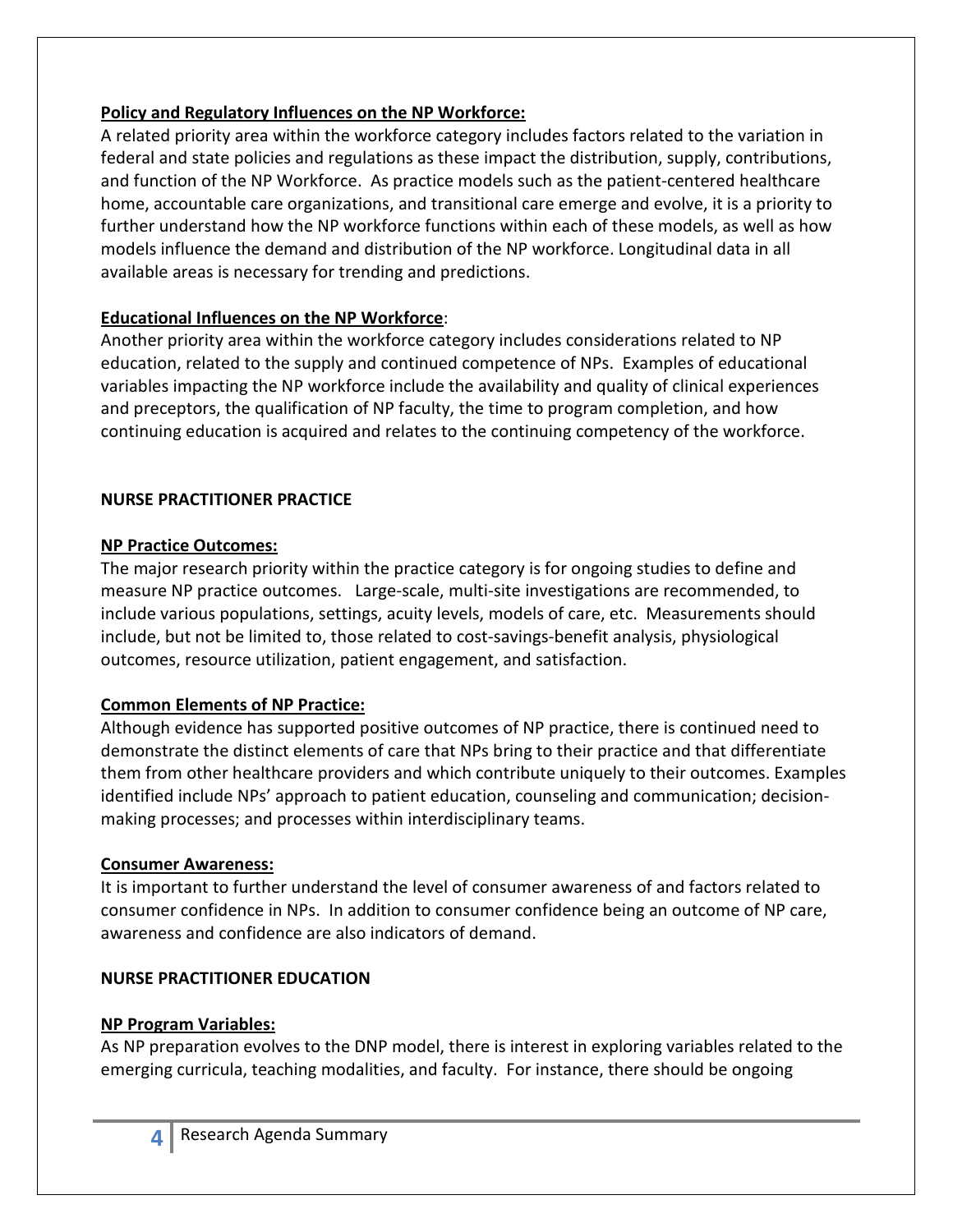analysis the relationship between program variations, within the accepted standards, as they relate program outcomes.

# **NP Preparation Cost**:

There is an ongoing need to identify the cost to prepare NPs at the MSN and DNP levels, with assessed return on investment for students, institutions, state and federal funding sources, and other funders/stakeholders, with comparisons against other professions, such as medicine.

# **NP Program Participants -- Students & Faculty:**

Related to workforce issues and the future demand for NP care, there is a need to identify the characteristics of those entering NP programs, both from within nursing and as second-career. Discussed program variables also included the faculty, with a need to identify characteristics and factors relevant to NP faculty, including their ongoing education and experience, the influencers in choosing an academic career, and strategies related to faculty retention.

# **BARRIERS, CHALLENGES**

Based on the priorities identified, participants discussed potential challenges and barriers to accomplishing the proposed research agenda. The most obvious challenge involves securing funding and other support necessary to complete the research. In addition to financial obstacles, there are inherent challenges associated with the varied degrees of understanding regarding the role of the NP within various models of care, as well as the variation in policies related to their care. Moreover, there are inconsistencies in available data sources, as well as measurement issues related to identifying reliable and valid measures relative to NP practice. Implementation could be further hampered by restricted access to subjects and settings for primary research as well as challenges to recruit practice-based NP participation due to concerns that may come from limited previous participation in direct practice-based research and the pressures of clinical production and time constraints. A significant challenge involves the limited number of databases which identify NPs as providers, so that they are often "invisible" or "embedded" within the data, making NP-specific data points difficult to obtain. Clearly expertise is needed across a wide-range of methodologies and one challenge will involve engaging expertise from a range of disciplines.

# **STRATEGIES**

Just as the major issued identified as research priorities were cross-cutting with significant overlap between categories such as policy and practice, the strategies identified by participants to promote achievement of the research agenda were often directed towards multiple challenges.

One key set of strategies involved creating an environment supportive of NP-conducted research. Participants stressed the importance of education to develop research skills by NPs, including interdisciplinary research methods. Similar strategies involved engaging both practicing and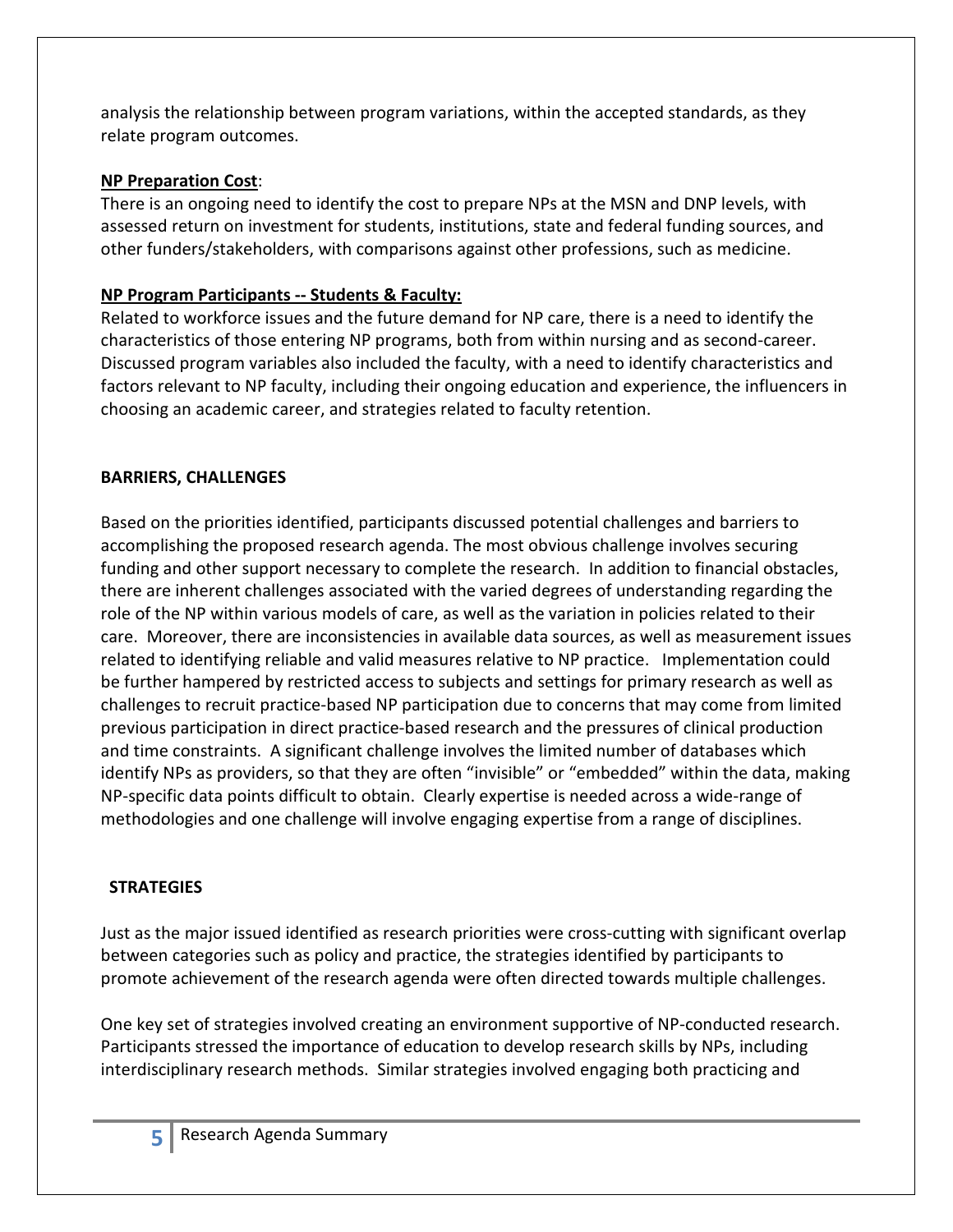student NPs in implementing research, including reframing questions to have a quality or practice improvement focus and identifying feasible projects to measure outcomes within practice sites.

Development of research partnerships and collaborations was identified as an important strategy. Partnerships and collaborative models to engage participants from academic centers in projects involving practicing clinicians will enhance discussion and efforts between academia and practice in addressing measurement, methodology, and analysis issues. Moreover, recognizing limitations in resources, partnerships and collaborative were identified as a means to avoid unnecessary redundancy in efforts, while enhancing both the funding and implementation of priority projects. Participants discussed the need for organizations to support the proposals and funding efforts of other organizations and of individual researchers who presented well-designed plans with potential to contribute to the research agenda. Partnerships between participating organizations were encouraged, as well as those with agencies such as the National Center of Health Statistics.

Participants stressed the need to better to use existing large databases as data sources, as well as for advocating that databases be designed to identify NPs providers. Other data source strategies involved data collection from electronic health records, particularly for outcome studies. Participants further discussed the strategic need to identify those outcomes that were most sensitive to NP care, as well as to pursue consistent measures related to these outcomes. They called for promoting multi-setting and longitudinal studies using consistent, valid, and reliable measures. In addition to physiological measures, the need for outcome driven projects with focus on cost, quality, and savings was raised several times.

As demonstration and translational projects are pursued, participants voiced the importance of ensuring that protocols be based on rigorously tested and evidence-based recommendations. In this way, studies will contribute to advancing the science related to the recommendations, while demonstrating NP outcomes and roles.

Participants proposed disseminating information about the proposed research agenda widely. Dissemination efforts should be designed to reach beyond the NP community to potential funders, policy makers, health economists, workforce researchers, the public, and other stakeholders. DNP students were further identified as a significant audience for the agenda, as they present a sizeable resource through which to contribute to the translational and demonstration projects described.

# **NEXT STEPS**

Participants expressed the advantage of having the collective focus of many on pursuing and fostering projects designed to fulfill the identified research agenda through collaborative projects, when possible. It was proposed that participants share this document within their organizations with the intent of engaging each organization in establishing their own strategies to promote supporting the agenda. For instance, organizations might establish their own strategic research agendas, which would include opportunities for collaborative activities. In this way, each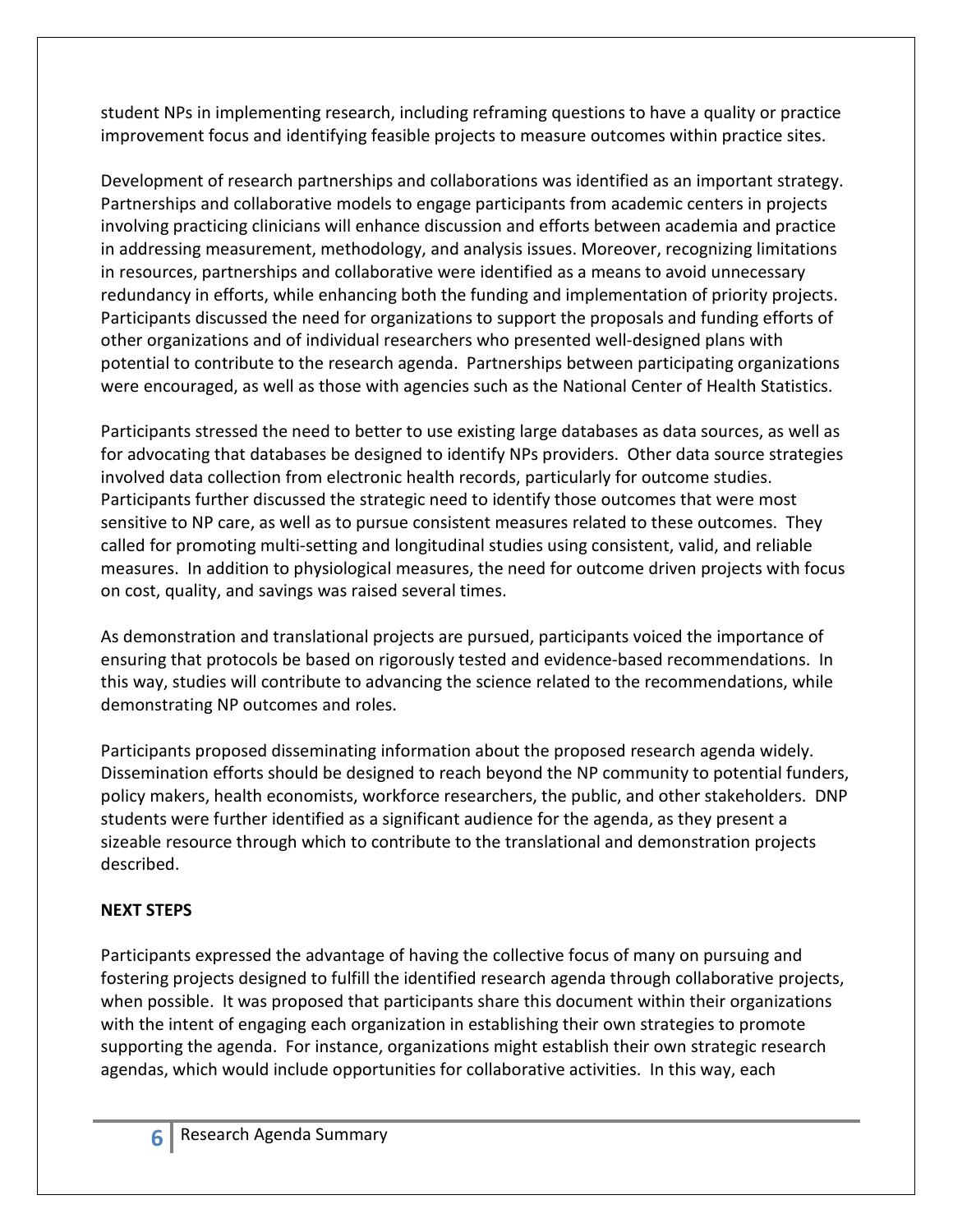organization would determine their potential to contribute to the achievement of the proposed agenda, within the focus of their missions, resources, and strategic initiatives.

Participant organizations should use their influence to promote the agenda through their various means to encourage a broad range of researchers, funders, and policy-makers to acknowledge and play a part in ensuring its implementation. Organizations should identify the aspects of the agenda that are most pertinent to various contacts and stakeholders, in order to garner interest in and support of assisting in its achievement.

It was proposed that a process be designed to monitor progress towards achievement of the agenda and that the meeting host organizations serve as a central repository for tracking progress, cataloging related projects, and informing other organizations regarding movement in this effort. It was further suggested that the organizations seek opportunities to formally discuss progress on an annual basis.

### **SUMMARY**

The NP Research Agenda Roundtable provided a unique opportunity for participants to explore the advantages of a shared research agenda and to identify priority topics in the overlapping and cross-cutting areas of NP policy and regulation, NP workforce, NP practice, and NP education. The major areas of recommendations include that research be promoted to ensure studies designed to investigate:

- The up-to-date description of the NP workforce including numbers, specialties, practice settings, and geographic distribution
- The impact of variations on NP regulatory environment on the NP workforce and NP practice
- The impact of policy-guided, innovative practice models on the NP workforce, as well as NP practice
- The influence of educational program variation on the NP workforce and practice environment
- The outcomes of NP practice as measured through multisite, longitudinal demonstration projects
- Identification of the distinct elements of NP practice
- Consumer understanding and awareness of the NP role
- The existing NP program variation in curricula, faculty, and student characteristics.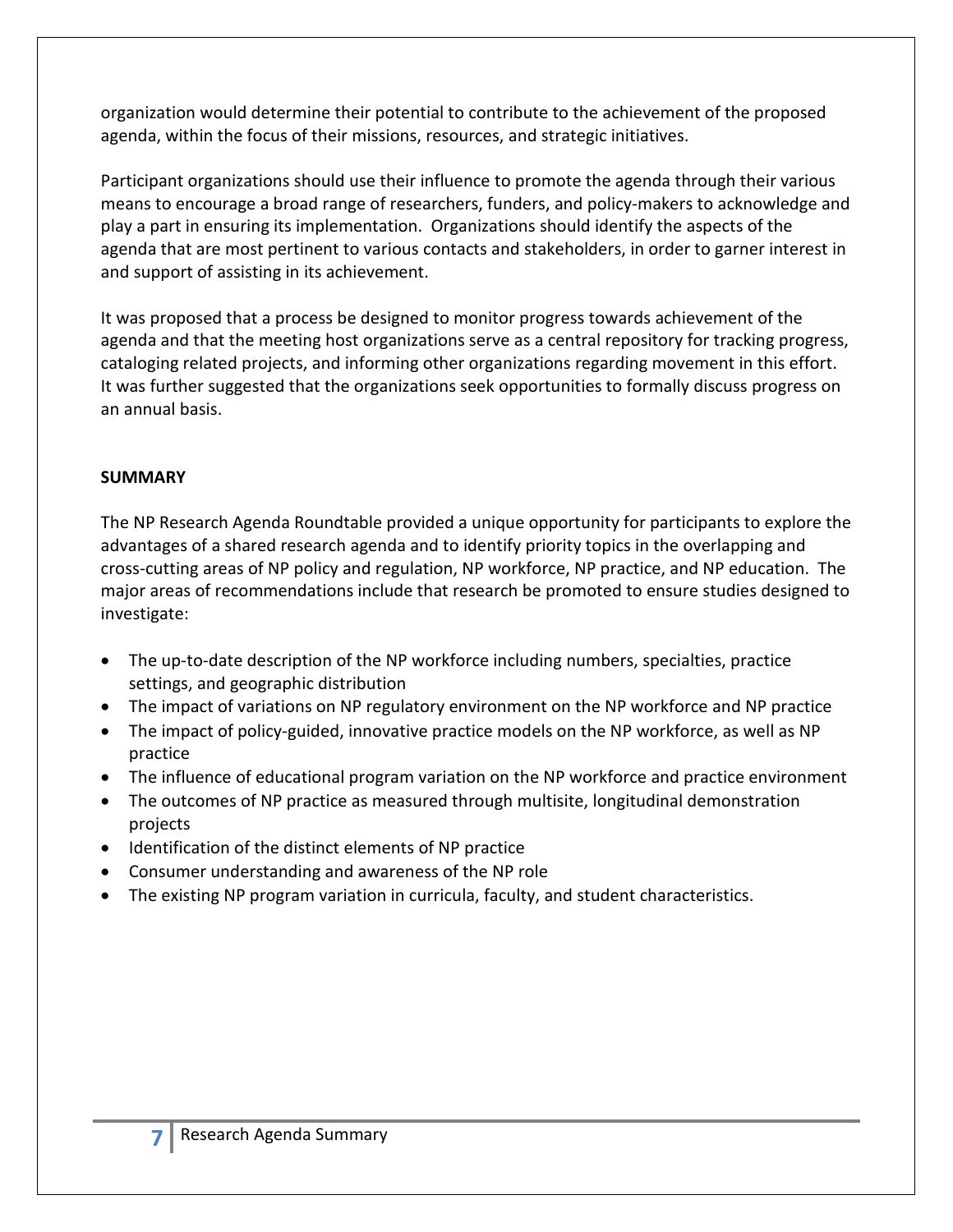#### **APPENDIX A: NP RESEARCH AGENDA ROUNDTABLE PARTICIPANT LIST**

#### **AARP**

Andrea Brassard, DNSc, MPH, FNP Strategic Policy Advisor, Center to Champion Nursing in America

# **American Academy of Nurse Practitioners – Administrative Office**

Tim Knettler, MBA Chief Executive Officer

#### **American Academy of Nurse Practitioners – Health Policy Office**

Taynin Kopanos, DNP, FNP Director of Health Policy/State Government Jan Towers, PhD, NP-C, CRNP, FAANP, FAAN Director of Health Policy/Federal Government

#### **American Academy of Nurse Practitioners Certification Program**

Rick Meadows, MS, ANP-C, FAANP Executive Director

#### **American Academy of Nurse Practitioners Foundation**

Kay Todd, PhD, CAE Executive Director

#### **American Academy of Nurse Practitioners Network for Research**

Lauren Apgar Research Coordinator Susan Beidler, PhD, MBE, FNP-BC, FAANP Member and Consultant Mary Jo Goolsby, EdD, MSN, NP-C, CAE, FAANP Director of Network for Research Kevin Traylor Research Coordinator

#### **American Association of Colleges of Nursing**

Di Fang, PhD Director of Research Joan M. Stanley, PhD, RN, CRNP, FAAN Senior Director of Education Policy

#### **American College of Nurse Practitioners**

Ken Miller, PhD, RN, CFNP, FAAN Chair, Research Committee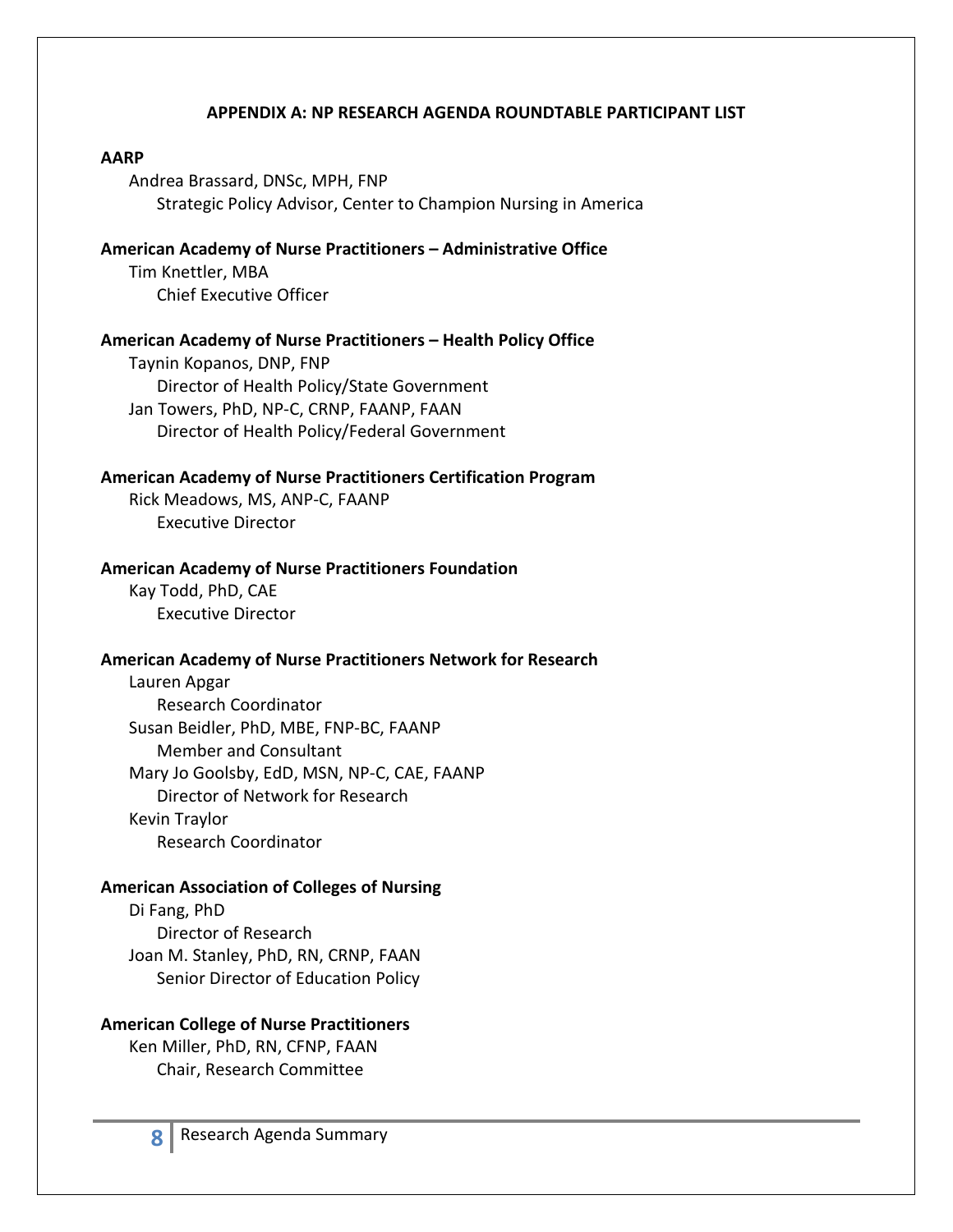#### **American Nurses Association**

Lisa Summers, CNM, DrPH Senior Policy Fellow

#### **Association of Critical Care Nurses**

Nancy Munro, APRN, CCRN, ACNP ACNP – Critical Care Nursing Department

**Association of Women's Health, Obstetric, and Neonatal Nurses** Carola Bruflat, MSN, RNC, WHNP, FNP

#### **Emergency Nurses Association**

Suling Li, RN, PhD Director, Institute for Emergency Nursing Research

#### **Fellows of the American Academy of Nurse Practitioners**

Mona Counts, PhD, CRNP, FNAP, FAANP (absent) Chair Patricia Kelley, DNSc, FNC, GNP-C, FAANP Member Mary Ellen Roberts, RN, APNC, MSN, FAANP Treasurer

#### **Gerontological Advanced Practice Nurses Association**

Barbara Resnick, PhD, CRNP, FAAN, FAANP Member

#### **Health Services Resources Administration**

Deborah A. Sampson, PhD, FNP-BC, APRN Senior Advisor

#### **Institute for Nursing Centers**

Ramona A. Benkert, PhD, ANP-BC Board of Directors

#### **National Association of Nurse Practitioners in Women's Health**

Elizabeth A. Kostas-Polston, PhD, APRN, WHNP-BC Chair-Elect

#### **National Association of Pediatric Nurse Practitioners**

Dolores C. Jones, EdD, RN, CPNP, CAE Director of Practice, Education, and Research